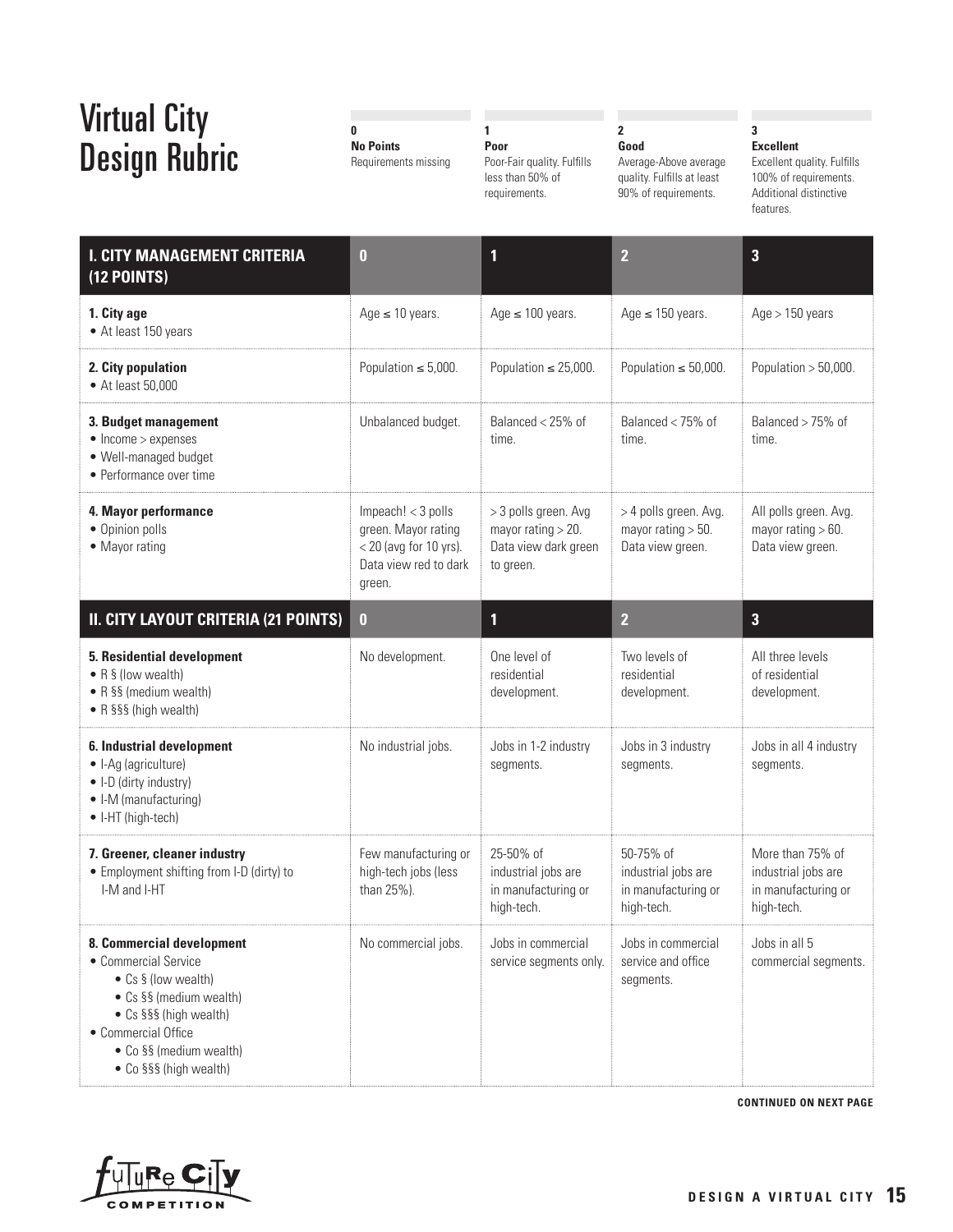**0 No Points**  Requirements missing

**1** 

**Poor** Poor-Fair quality. Fulfills  $less than 50\% of$ requirements.

### **2 Good**

Average-Above average quality. Fulfills at least 90% of requirements.

### **3 Excellent**

Excellent quality. Fulfills 100% of requirements. Additional distinctive features.

| <b>II. CITY LAYOUT CRITERIA (continued)</b>                                                                                                                                                                                                                                              | $\bf{0}$                                                                      | 1                                                                                      | $\overline{2}$                                                                                                  | $\overline{\mathbf{3}}$                                                        |
|------------------------------------------------------------------------------------------------------------------------------------------------------------------------------------------------------------------------------------------------------------------------------------------|-------------------------------------------------------------------------------|----------------------------------------------------------------------------------------|-----------------------------------------------------------------------------------------------------------------|--------------------------------------------------------------------------------|
| 9. Is development thriving?<br>• Degraded (gray) or abandoned (black)<br>buildings in the residential, industrial or<br>commercial zones                                                                                                                                                 | Over 50% of<br>development<br>degrading or<br>abandoned.                      | Some (20-50%)<br>of development<br>degrading or<br>abandoned.                          | Small amount (5-20%)<br>of the development<br>degrading or<br>abandoned.                                        | Vibrant city with little<br>(<5%) of development<br>degrading or<br>abandoned. |
| <b>10. Recreation facilities</b><br>• Ratio of parks & recreation facilities to<br>population (50:100K)<br>• Well-funded facilities                                                                                                                                                      | Less than 15 areas<br>per 100,000 residents.<br>(Ratio < 0.00015)             | At least 15 areas per<br>100,000 residents.<br>$(Ratio \ge 0.00015)$                   | At least 30 areas per<br>100,000 residents.<br>$(Ratio \ge 0.0003)$                                             | At least 50 areas per<br>100,000 residents.<br>$(Ratio \ge 0.0005)$            |
| <b>11. City Planning</b><br>• City design is well-thought out, cohesive<br>and structured<br>· Zoning, neighborhoods<br>• Traffic and transportation routes<br>• Functionality and mixed-use areas<br>· Downtown, amenities<br>• Eco-management, sustainability,<br>landscape management | No apparent plan.                                                             | Some evidence<br>of planning, but<br>mostly evolutionary<br>development.               | Evidence of a plan,<br>but execution could be<br>better.                                                        | Well-thought out plan<br>is evident.                                           |
| III. CITY SERVICES (18 POINTS)                                                                                                                                                                                                                                                           | $\bf{0}$                                                                      | 1                                                                                      | $\overline{2}$                                                                                                  | $\overline{\mathbf{3}}$                                                        |
| 12. Police coverage<br>• Adequate police coverage of populated areas<br>• No serious crimes                                                                                                                                                                                              | Little (<50%) police<br>coverage.                                             | Some (approx. 50% to<br>90%) police coverage.<br>Incidence of serious<br>(red) crimes. | Adequate (>90% to<br>95%) police coverage<br>- not all populated<br>areas covered. Few<br>serious (red) crimes. | Complete (>95%)<br>police coverage. No<br>serious (red) crimes.                |
| <b>13. Police effectiveness</b><br>• Number of arrests tracks the number<br>of crimes<br>• Performance over time                                                                                                                                                                         | Crimes far out number<br>arrests.                                             | 20% or more variance<br>in crimes over arrests.                                        | Less than 20%<br>variance in crimes<br>over arrests. Trend<br>improving through<br>time.                        | Arrests closely track<br>crimes over life of city.                             |
| 14. Fire coverage<br>• Adequate fire coverage of populated areas<br>• Effective control of fire hazards                                                                                                                                                                                  | Little (<50%) fire<br>coverage. Majority<br>of city is dark orange<br>to red. | Some (approx. 50%<br>to 90%) fire coverage.<br>Orange to red.                          | Adequate (>90% to<br>95%) fire coverage<br>not all populated<br>areas covered.<br>Orange.                       | Complete (>95%) fire<br>coverage. Yellow to<br>light orange.                   |
|                                                                                                                                                                                                                                                                                          |                                                                               |                                                                                        |                                                                                                                 |                                                                                |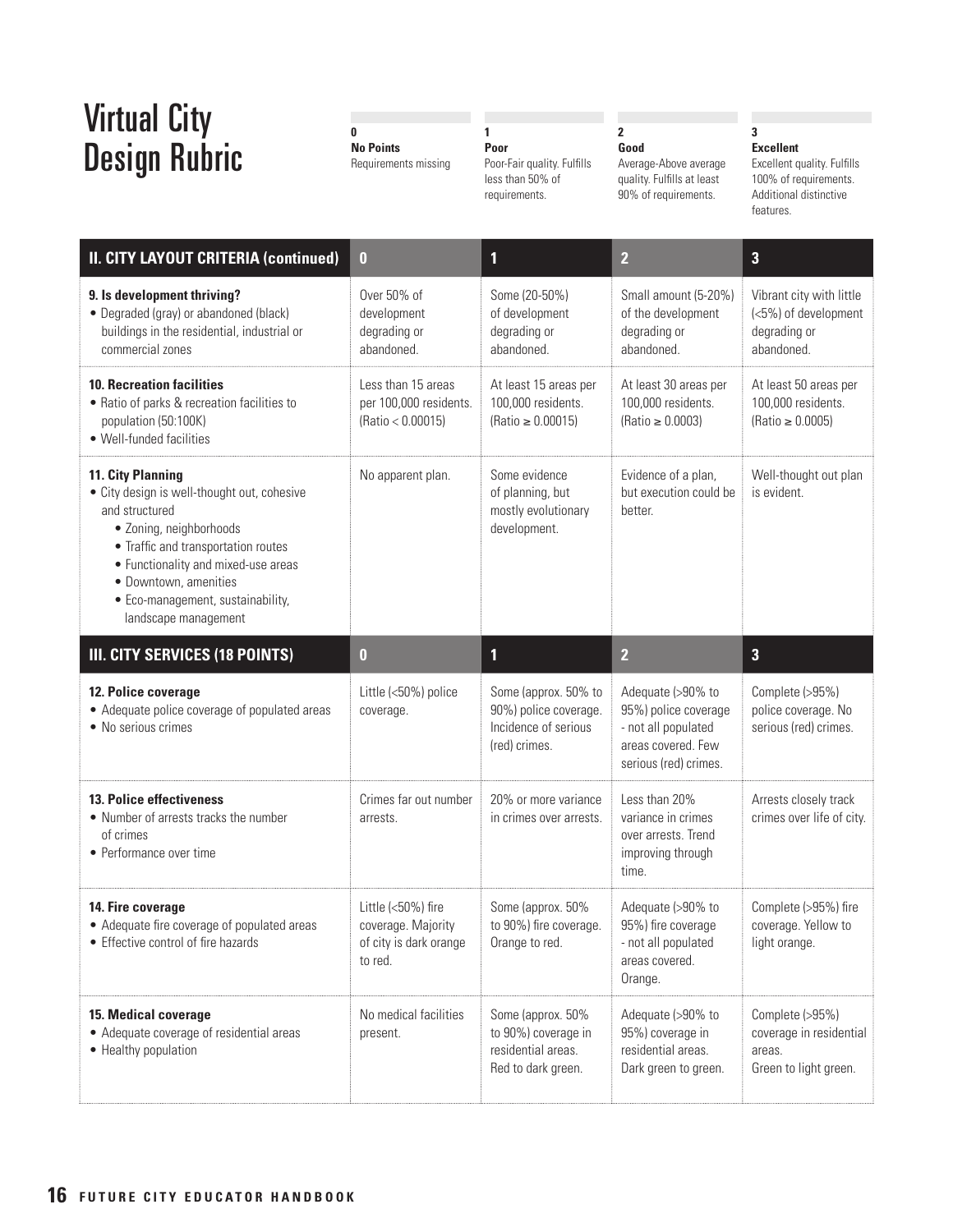**0 No Points**  Requirements missing

**1** 

**Poor** Poor-Fair quality. Fulfills less than 50% of requirements.

## **2 Good**

Average-Above average quality. Fulfills at least 90% of requirements.

## **3 Excellent**

Excellent quality. Fulfills 100% of requirements. Additional distinctive features.

| <b>III. CITY SERVICES (continued)</b>                                                                                                                                                      | $\bf{0}$                                                                       | 1                                                                                         | $\overline{2}$                                                                                        | 3                                                                                                         |
|--------------------------------------------------------------------------------------------------------------------------------------------------------------------------------------------|--------------------------------------------------------------------------------|-------------------------------------------------------------------------------------------|-------------------------------------------------------------------------------------------------------|-----------------------------------------------------------------------------------------------------------|
| <b>16. Education</b><br>• Adequate coverage of residential areas<br>• Educated population                                                                                                  | No educational<br>institutions.                                                | Some (approx. 50%<br>to 90%) coverage in<br>residential areas.<br>Red to dark green.      | Adequate (>90% to<br>95%) coverage in<br>residential areas.<br>Dark green to green.                   | Complete (>95%)<br>coverage in residential<br>areas.<br>Green to light green.                             |
| 17. Life-long learning<br>• Variety of education facilities<br>• Education quotient high across all age groups                                                                             | EQ is less than 120<br>for majority of the<br>population.                      | EQ is 120 or higher in<br>3 or more age groups.                                           | EQ is 120 or higher in<br>6 or more age groups.                                                       | EQ is 120 or higher in<br>all age groups.                                                                 |
| <b>IV. ENERGY AND POLLUTION</b><br>(18 POINTS)                                                                                                                                             | $\bf{0}$                                                                       | $\mathbf{1}$                                                                              | $\overline{2}$                                                                                        | 3                                                                                                         |
| 18. Power coverage<br>• Power to all areas of the city<br>• Generation capacity sufficient to satisfy<br>needs<br>• Performance over time                                                  | Few areas $(<50\%)$<br>have power. Demand<br>exceeds capacity.                 | Some of city (>50%)<br>has power. Some<br>periods of inadequate<br>capacity.              | Most of city (> 90%)<br>has power. Sufficient<br>generation capacity<br>majority of time.             | All (100%) areas have<br>power. Sufficient<br>generation capacity<br>over life of city.                   |
| 19. Renewable energy sources<br>• Renewable sources: wind, solar, hydrogen<br>• Portion of total capacity                                                                                  | No renewable fuel<br>sources.                                                  | 1 form of renewable<br>power.                                                             | Two or more forms<br>of renewable power<br>provide a portion of<br>the capacity.                      | Two or more forms<br>of renewable power<br>provide 100% of<br>capacity.                                   |
| 20. Water coverage<br>• Water to all areas of the city<br>• Supply capacity sufficient to satisfy needs<br>• Performance over time                                                         | Few areas (<50%)<br>have water. Demand<br>exceeds capacity.                    | Some of city (>50%)<br>has water. Some<br>periods of inadequate<br>capacity.              | Most of city (>90%)<br>have water. Sufficient<br>capacity majority of<br>the time.                    | All (100%) areas<br>have water. Sufficient<br>capacity over life of<br>city.                              |
| 21. Garbage disposal<br>• Forms of garbage disposal: landfills,<br>recycling, waste-to-energy plants<br>• Disposal capacity adequate to satisfy needs<br>• Garbage pollution under control | No forms of garbage<br>disposal. Pollution<br>high.                            | At least 1 form of<br>garbage disposal.<br>Demand exceeds<br>capacity. Pollution<br>high. | One or more forms<br>of garbage disposal.<br>Adequate capacity.<br>Little or no garbage<br>pollution. | Two or more forms<br>of garbage disposal.<br>Adequate capacity. No<br>indication of garbage<br>pollution. |
| 22. Recycling facilities<br>• Sufficient capacity<br>• Ratio of facilities to residents (1:25K)                                                                                            | No recycling centers.                                                          | Less than 1 recycling<br>center per 50,000<br>residents.                                  | Less than 1 recycling<br>center per 25,000<br>residents.                                              | At least 1 recycling<br>center per 25,000<br>residents.                                                   |
| 23. Air and water pollution<br>• Air pollution under control<br>• Water pollution under control                                                                                            | Pollution (air OR<br>water) covers more<br>than 75% of city.<br>Yellow to red. | Pollution (air OR<br>water) covers 50-75%<br>of city. Yellow to red.                      | Pollution (air AND<br>water) covers less<br>than 50% of city.<br>Yellow to orange.                    | Pollution (air AND<br>water) covers less<br>than 25% of city.<br>Predominately yellow.                    |

**CONTINUED ON NEXT PAGE**